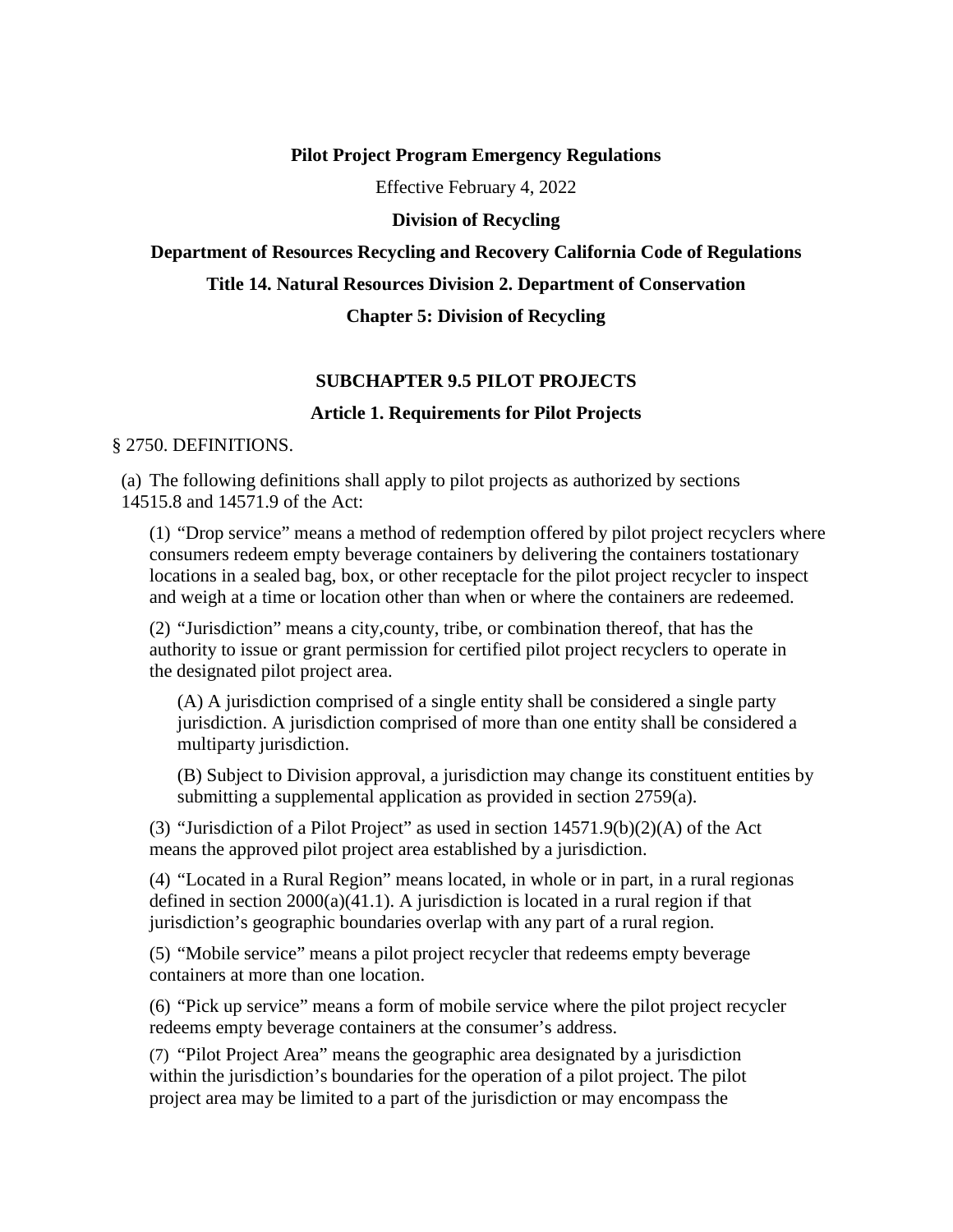entirety of the area within the jurisdiction's boundaries.

(8) "Pilot Project Operator" means the operator of a pilot project recycler.

(9) "Stationary Location" means a pilot project recycler that redeems beverage containers at a single fixed location.

(10) "Tribe" means any federally recognized California Native American tribe or a nonfederally recognized California Native American tribe that is on the contact list maintained by the Native American Heritage Commission.

Authority: Sections 14530.5(b), 14536 and 14571.9(j), Public Resources Code. Reference: Sections 14515.8 and 14571.9, Public Resources Code.

### § 2752. JURISDICTION AND PILOT PROJECT APPLICATION ELIGIBILITY.

(a) A jurisdiction applying for a pilot project must meet the eligibility requirement established in section  $14571.9(c)(2)$  of the Act.

(1) If the Division determines an applicant jurisdiction fails to meet the eligibility requirement of section  $14571.9(c)(2)$  of the Act, that application shall be rejected with no further review by the Division.

(2) For the purposes of meeting the requirement of section  $14571.9(c)(2)$  of the Act, a convenience zone is unserved if, as of the date the pilot project application is received by the Division, there was no certified and operational recycling center that purchased all material types within the zone.

(b) A pilot project must meet the eligibility requirement of section  $14571.9(c)(1)$  of theAct.

(1) If the Division determines the pilot project fails to meet the eligibility requirement of section  $14571.9(c)(1)$  of the Act, that application shall be rejected with no furtherreview by the Division.

(2) For the purposes of determining whether a pilot project meets the requirement of section  $14571.9(c)(1)$  of the Act, a convenience zone is unserved if, as of the date the application was received by the Division, there was no certified and operational recycling center that purchased all material types within the zone.

Authority: Sections 14530.5(b), 14536 and 14571.9(j), Public Resources Code. Reference: Sections 14571.9, Public Resources Code.

## §2754. FILING OF PILOT PROJECT APPLICATIONS AND AMENDMENTS TO PILOT PROJECTS.

(a) Applications for pilot projects shall be accepted and reviewed on a continuous basisas received until either ten pilot projects have been approved or June 30, 2025.

(b) Applicant jurisdictions shall contact the Division in writing prior to the submission of any application to request a map of their jurisdiction. The Division shall provide the applicant jurisdiction with a map that includes all convenience zones, operational recycling centers, rural boundaries, and city or county boundaries within the jurisdictionuntil section 2754(a) is satisfied.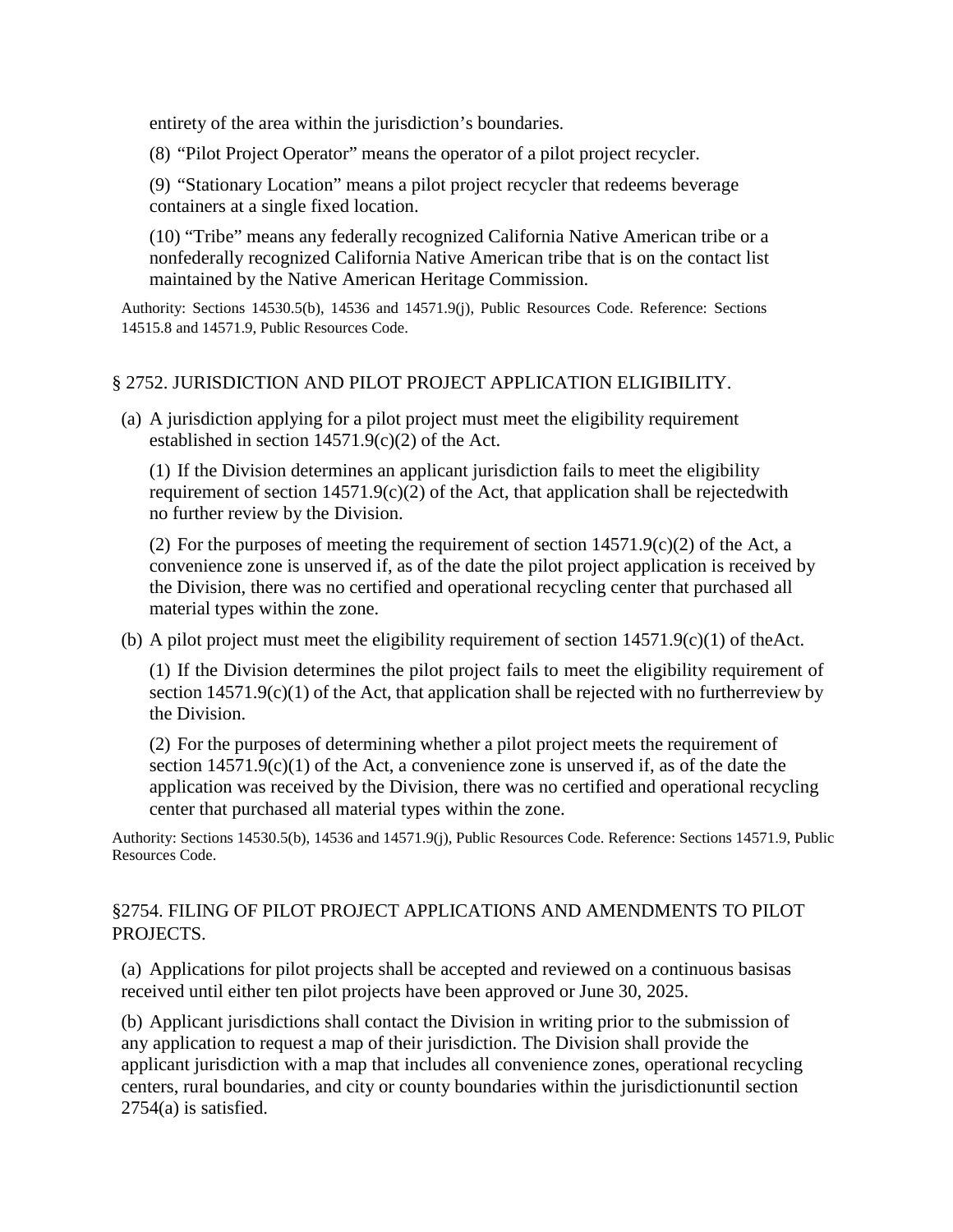(c) Applicant jurisdictions shall provide all of the following to the Division to apply for a pilot project:

(1) Federal Tax Identification Number (also known as an Employer Identification Number);

(2) Contact information as specified in section  $2758(a)(6)$  of these regulations;

(3) The map provided in subsection (b), indicating the proposed pilot project area, including proposed locations of pilot project recyclers; and

(4) A completed and signed pilot project application as described in section 2758 of these regulations.

(d) The Division shall reject without review any applications submitted by applicant jurisdictions who fail to comply with subsection (c).

Authority: Sections 14530.5(b), 14536 and 14571.9(j), Public Resources Code. Reference: Section 14571.9, Public Resources Code.

## § 2756. REVIEW OF PILOT PROJECT APPLICATIONS.

(a) All applications for pilot projects shall be reviewed by the Division for compliance with these regulations.

(b) The Division shall assess the readiness of all new applicants and may conduct field investigations to verify the accuracy of information contained in the pilot project application.

(c) The Division may require the applicant jurisdiction to participate in an application interview.

(d) The Division shall notify the applicant jurisdiction in writing within thirty (30) calendar days of receipt of the application, or receipt of additional information if the application was initially incomplete, that it is either:

(1) Complete and accepted for further review, or

(2) Incomplete and the reasons for the incompleteness.

(e) Upon determining that an application is complete, the Division shall notify the applicant in writing within thirty (30) calendar days that such application is either:

(1) Approved conditionally with a probationary status, or

(2) Denied and the reasons for denial.

(f) In order to receive approval for a pilot project, applicant jurisdictions shall demonstrate to the Division's satisfaction that they will operate the pilot project in accordance with the requirements of the Act and regulations. In determining whether the applicant jurisdiction is likely to operate the pilot project in accordance with these regulations, the Division shall review the history of the jurisdiction and other individuals identified in the application as responsible for the pilot project.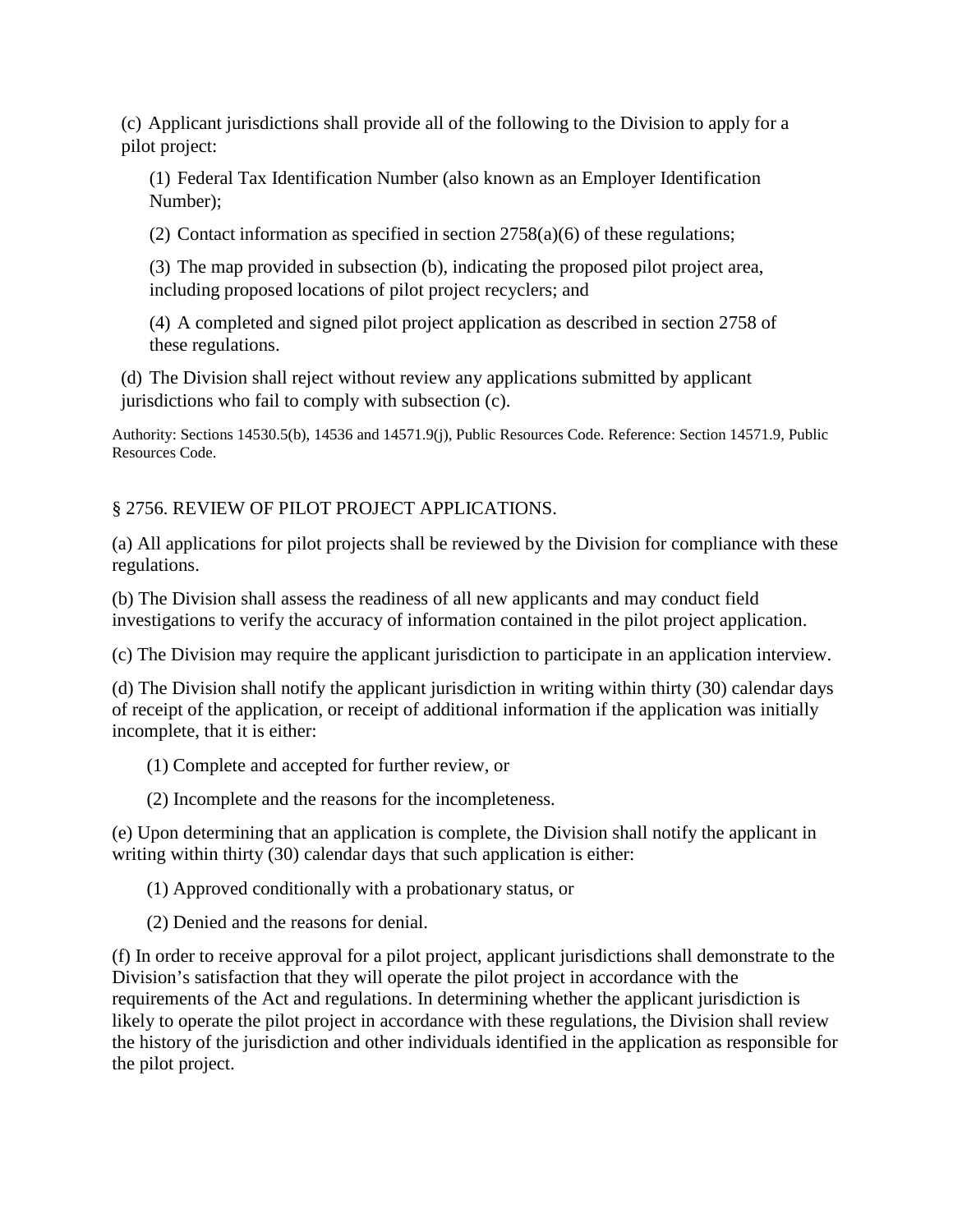(g) Reasons for denial of pilot project applications may include, but shall not be limited to, any of the following:

(1) Failure to provide information or documentation to complete the application as provided in sections 2752 and 2754 of these regulations.

(2) The proposed pilot project does not meet the requirements established in section 14571.9(c) of the Act.

(3) The jurisdiction's history with CalRecycle demonstrates outstanding fines, penalties, or audit findings.

(4) The proposed pilot project operator's certification history demonstrates a pattern of operation in conflict with the requirements of the California Beverage Container Recycling and Litter Reduction Act, including all relevant regulations adopted thereunder.

(5) The proposed pilot project is unlikely to increase redemption opportunities in unserved convenience zones or is unlikely to create new recycling opportunities for consumers.

(h) When selecting a pilot project for approval, in addition to the criteria established in section  $14571.9(g)$  of the Act, the Division may consider the following additional factors:

(1) Feasibility of the pilot project;

(2) Population served by the pilot project;

(3) Proposed methods of redemption;

(4) The jurisdiction's role in the operation of the pilot project;

(5) Certification history of proposed pilot project operators;

(6) Qualifications of the pilot project recyclers identified at the time of the pilot project application;

(7) How the jurisdiction has supported or prevented redemption or collection opportunities;

(8) The similarity or dissimilarity of the proposed pilot project in comparison to other pilot projects; and

(9) The proposed operational date of the pilot project.

(i) When approving any pilot project application, the Division may impose conditions on the pilot project's approval that the Division determines are reasonably necessary to ensure that the pilot project operates in a manner consistent with the pilot project application and meets the goals of the pilot project program as provided in section 14571.9(a)(2) of the Act. These conditions shall be in writing and provided to the jurisdiction at the time the project is approved.

Authority: Sections 14530.5(b), 14536 and 14571.9(j), Public Resources Code. Reference: Section 14571.9, Public Resources Code.

§ 2758. CONTENT OF PILOT PROJECT APPLICATIONS.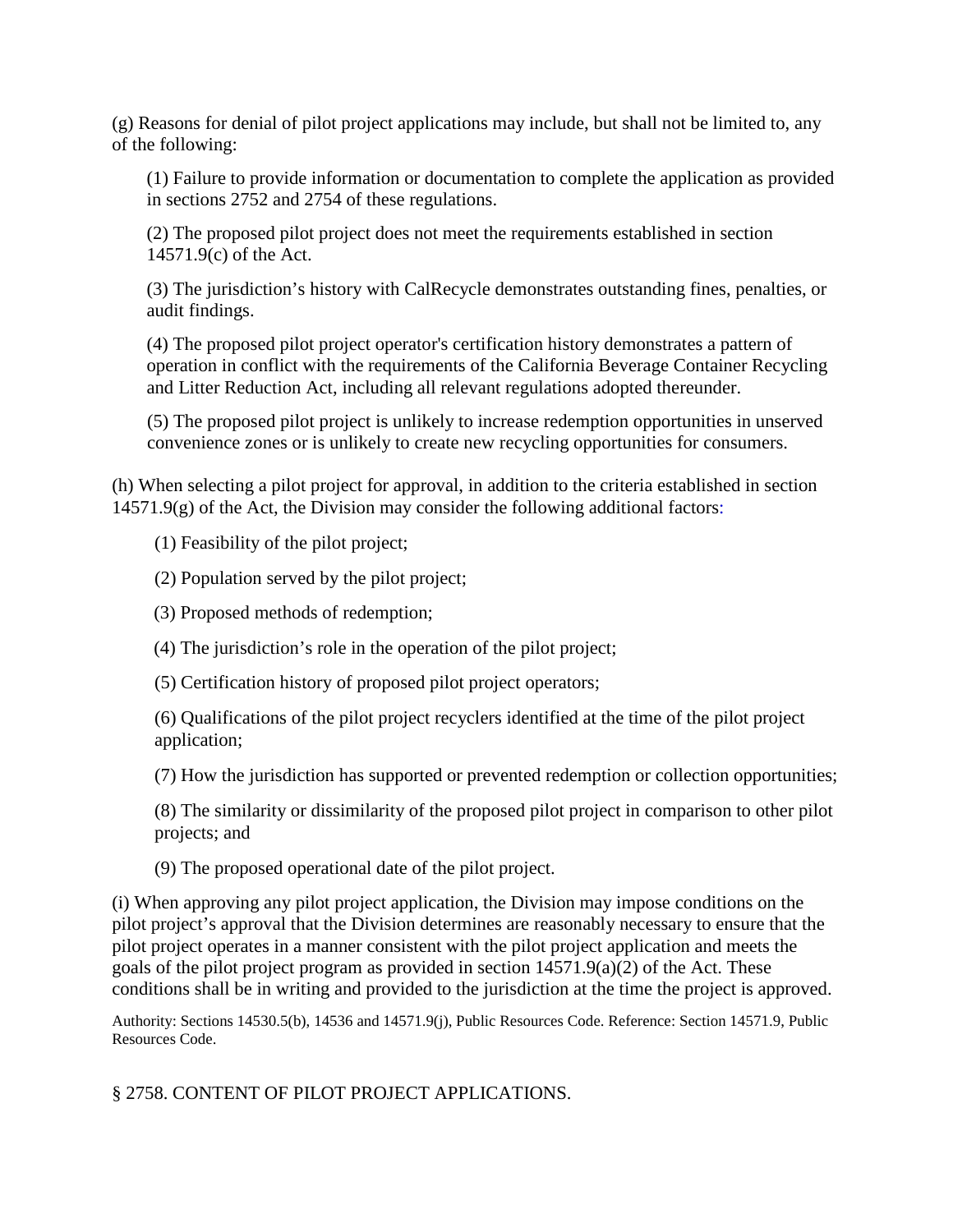(a) Jurisdictions that meet the eligibility requirement in section  $14571.9(c)(2)$  of the Act may apply for a pilot project. To be considered complete, applications shall contain the following information:

(1) A map of the pilot project area, including intended locations for pilot project recyclers pursuant to section 2754(c)(3).

(2) A list of the proposed pilot project recyclers. The list shall include the pilot project recycler's organization name, Federal Tax Identification Number, contact person's name, business address, phone number, e-mail address, and proposed method of redemption for each pilot project recycler.

(3) The planned dates of operation.

(4) A description of how the pilot project will meet the requirements of section 14571.9 of the Act.

(5) The name of the jurisdiction, and for multiparty jurisdictions, the name of all entities comprising the jurisdiction, including the authorizing department(s) or office(s).

(6) The business address, mailing address, e-mail address, website, and telephone number for the jurisdiction, and for multiparty jurisdictions, the business address, mailing address, e-mail address, website, and telephone number for each of the applicant cities or counties.

(7) The name of the jurisdiction's contact person and the following information about the contact person:

(A) Title;

(B) Direct phone number; and

(C) E-mail address.

(8) The name of all authorizing individuals and the following information about each authorizing individual:

(A) Title;

(B) Direct phone number; and

(C) E-mail address.

(9) An analysis of the potential impacts on beverage container recycling in the jurisdiction.

(b) The application shall be submitted in writing and signed by the applicant under penalty of perjury. The signature block shall contain an affidavit that the information in the application is true and that the jurisdiction agrees to operate in compliance with the Act and these regulations. The application shall be signed by an individual with authority to legally bind the jurisdiction.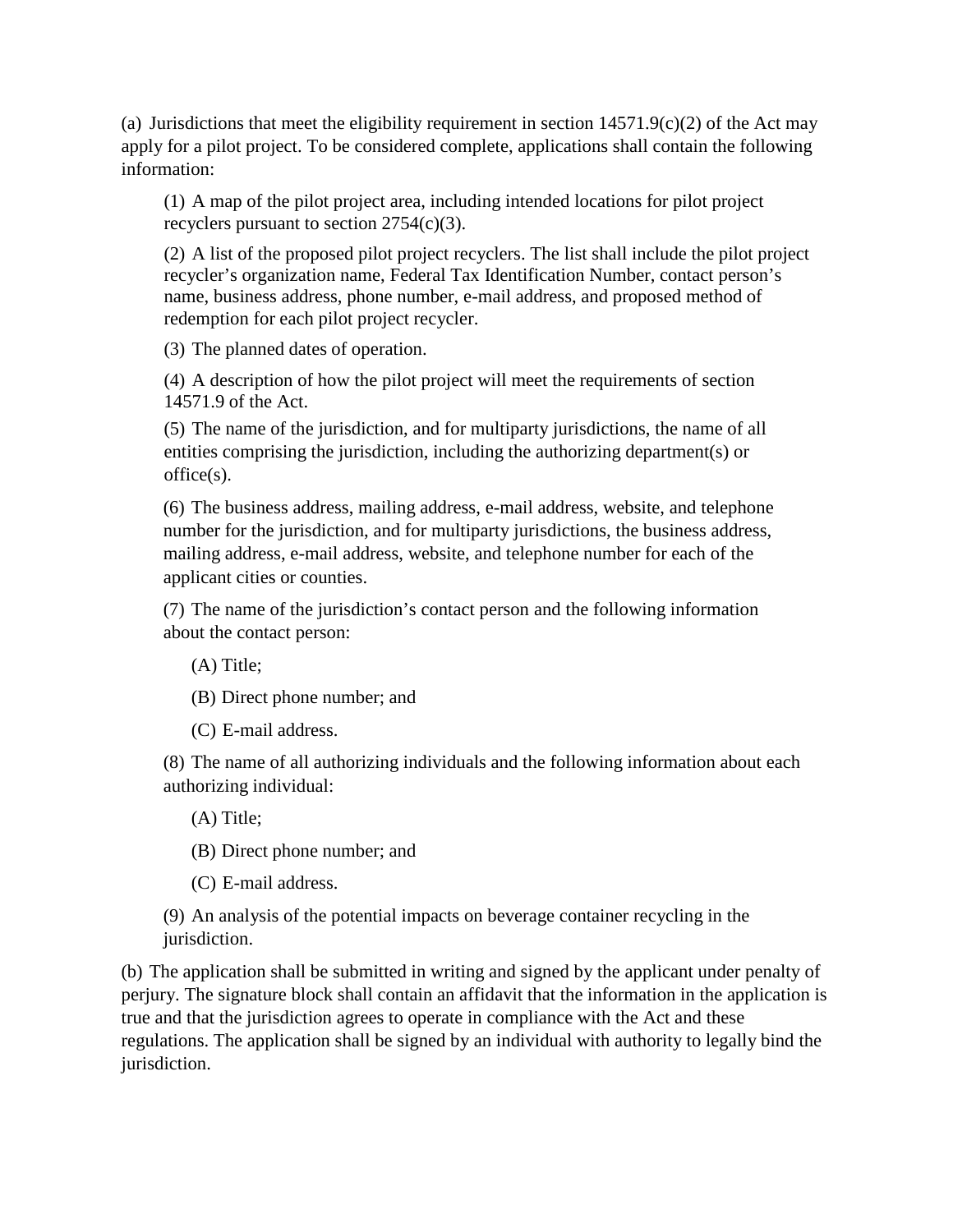(c) Any tribe seeking approval of a pilot project application, either as a single party jurisdiction or as part of a multiparty jurisdiction, shall provide a written authorization for the Division to:

(1) Enter tribal lands to verify the content of the pilot project application; and,

(2) Enter tribal lands to verify compliance with the Act and these regulations by conducting audits and unannounced inspections of any location where beverage containers are redeemed, weighed, or inspected.

(d) The Division may require additional information be provided to corroborate or clarify the information provided in the application or proposal.

Authority: Sections 14530.5(b), 14536 and 14571.9(j), Public Resources Code. Reference: Sections 14515.8 and 14571.9, Public Resources Code.

## § 2759. SUPPLEMENTAL PILOT PROJECT APPLICATIONS AND PILOT PROJECT AMENDMENTS.

(a) A city, county, or tribe may submit a supplemental application to join an existing jurisdiction, subject to approval by the Division.

(1) The supplemental application shall include written authorization from each constituent entity in the existing jurisdiction, stating that it consents to the addition of the supplemental applicant to the jurisdiction and the resulting change to the pilot project. The written authorization shall be on letterhead, and be signed by an individual with the authority to bind the constituent entity.

(2) To be considered complete, supplemental applications shall contain the following information:

- (A) A map of the new pilot project area, including proposed locations for proposed pilot project recyclers.
- (B) A list of the proposed pilot project recyclers that will serve the revised pilot project area. The list shall include each pilot project recycler's organization name, Federal Tax Identification Number, contact person's name, business address, phone number, e-mail address, and proposed method of redemption for each pilot project recycler.
- (C) Any changes to the planned dates of operation for the pilot project.
- (D) A description of how the addition of the supplemental applicant to the jurisdiction will affect compliance with the requirements of section 14571.9 of the Act.
- (E) A description of how the addition of the supplemental applicant and revised pilot project area will affect the previously approved pilot project.
- (F) The name of the supplemental applicant, including the authorizing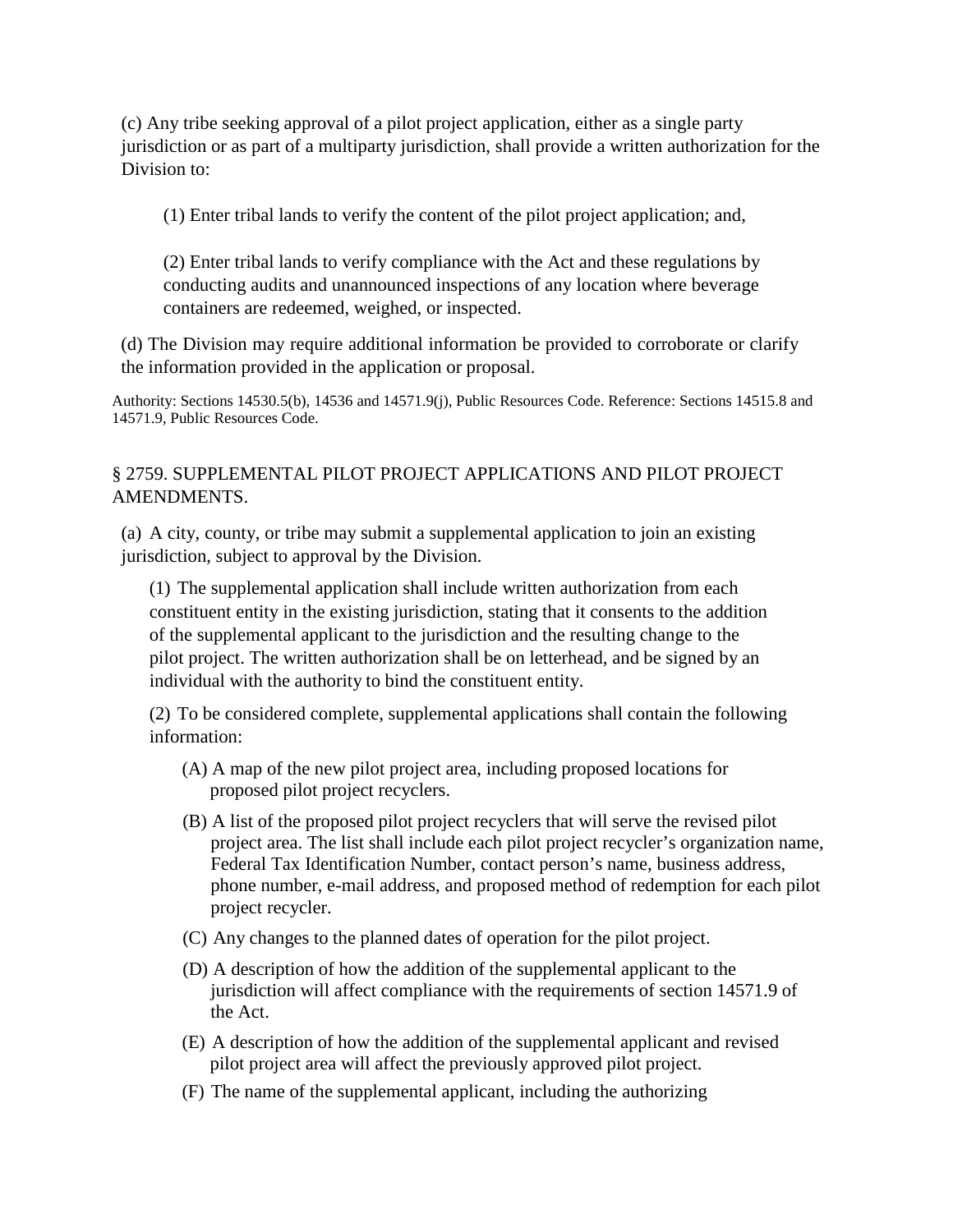department or office.

- (G) The written authorization from the existing constituent entity or entities of the existing jurisdiction as provided in subdivision (a)(1).
- (H) The business address, mailing address, email address, website, and telephone number for the supplemental applicant.
- (I) The name, title, direct telephone number, and email address of the contact person for the supplemental applicant.
- (J) The name, title, direct telephone number, and email address of the authorizing individual for the supplemental applicant.
- (K) An analysis of the potential impacts on beverage container recycling on the pilot project from the addition of the supplemental applicant to the jurisdiction.
- (L) Tribes shall provide the written authorizations provided in section 2758(c).

(3) The supplemental application shall be submitted in writing and signed by the supplemental applicant under penalty of perjury. The signature block shall contain an affidavit that the information in the supplemental application is true and that the supplemental applicant agrees to operate in compliance with the Act and these regulations. The supplemental application shall be signed by an individual with authority to legally bind the supplemental applicant.

(4) The Division shall review a supplemental application in the same manner as an initial application for a pilot project as provided in section 2756.

(5) If the Division approves the supplemental application, the Division may impose conditions on the approval as provided for in section 2756(i).

(6) Supplemental applications shall be accepted and reviewed on a continuous basisuntil June 30, 2025.

(7) The supplemental applicant shall contact the Division in writing prior to the submission of the supplemental application to request a map of the jurisdiction inclusive of the change to constituent entities. Upon receiving such a request, the Division shall provide the supplemental applicant with a map that includes all convenience zones, operational recycling centers, rural boundaries, tribal boundaries, and city or county boundaries within the revised jurisdiction.

(b) A constituent entity of a multiparty jurisdiction may request to withdraw from the jurisdiction, subject to approval by the Division.

(1) The request to withdraw must be submitted in writing, be on letterhead, signed by a person with authority to bind the entity, and must include an explanation detailing why the entity is requesting to withdraw from the jurisdiction.

(2) The Division shall deny the request to withdraw if:

(A) The Division determines that the withdrawal will cause the remaining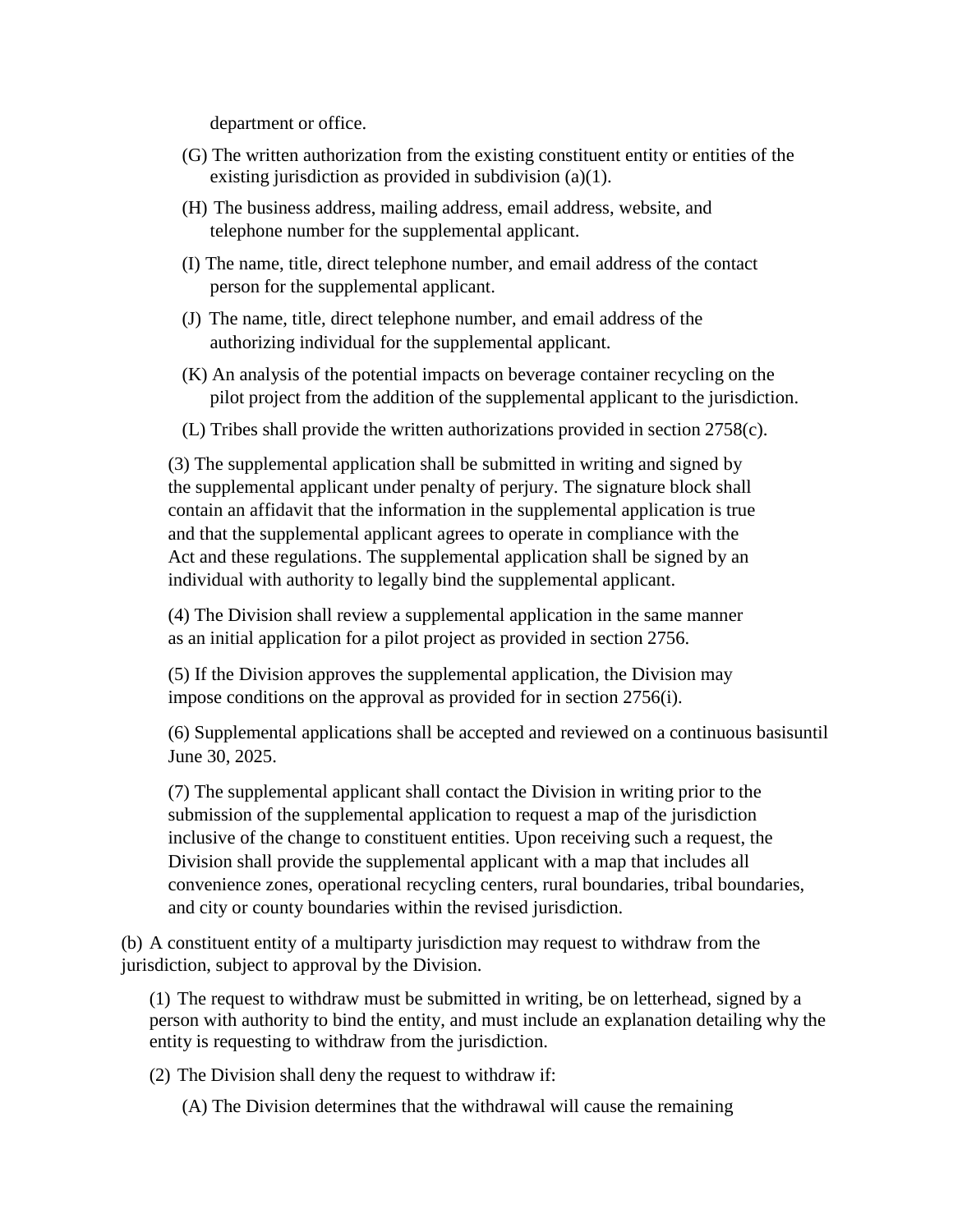jurisdiction to fail to meet the eligibility criteria for a pilot project as provided in section 14571.9(c) of the Act.

- (B) The Division determines that the withdrawal will cause the pilot project to fail to meet the conditions outlined in the Division's approval of the pilot project.
- (C) The Division determines that the withdrawal will cause the pilot project's operations to become unfeasible.
- (D) The Division determines that the withdrawal will cause the pilot project to fail to meet the goals of the pilot project program as provided in section 14571.9(a)(2) of the Act.

(3) If the Division approves the request to withdraw, the Division may modify the conditions that were imposed pursuant to section 2756(i) at the time the Division initially approved the pilot project.

(c) An approved jurisdiction may request to amend a pilot project area or methods of operation, subject to approval by the Division.

(1) The request for amendment must be submitted in writing, and must include the reason for the amendment, a revised map of the pilot project area if applicable, and when the proposed change will take effect.

(2) The Division may deny the request for amendment if the Division determines that the proposal is unfeasible or fails to meet the goals of the pilot project program as provided in section 14571.9(a)(2) of the Act.

(3) If the Division approves the request for amendment, the Division may impose conditions on the approval as provided for in section 2756(i).

(d) The Division may require additional information be provided to corroborate or clarify the information provided in a supplemental application, request to withdraw, or request for amendment to an approved pilot project.

Authority: Sections 14530.5(b), 14536 and 14571.9(j), Public Resources Code. Reference:Sections 14515.8 and 14571.9, Public Resources Code.

## § 2760. WITHDRAWAL OF PILOT PROJECT APPLICATIONS.

An applicant jurisdiction may withdraw a pilot project application from review by the Division. Such withdrawal shall be requested in writing and submitted to the Division.

Authority: Sections 14530.5(b), 14536 and 14571.9(j), Public Resources Code. Reference: Section 14571.9, Public Resources Code.

## § 2762. FILING OF PILOT PROJECT RECYCLER CERTIFICATION APPLICATIONS.

(a) A separate, complete application shall be submitted to request certification to operate each pilot project recycler as follows:

(1) Mobile service;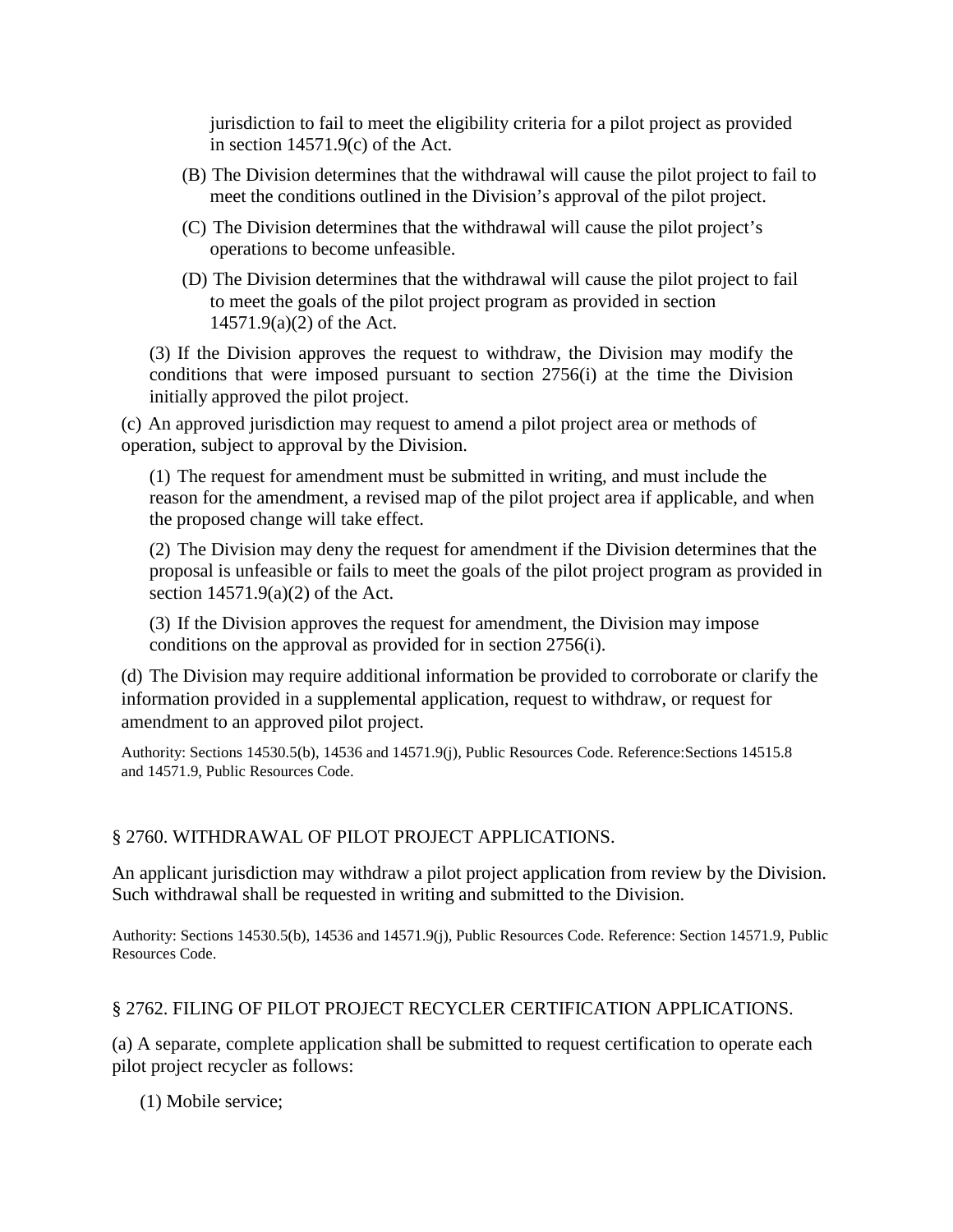(2) Stationary location; or

(3) Other methods of operation as described by the pilot project operator in the certification application.

(b) The jurisdiction authorization as provided in section 2766(d) shall accompany the pilot project operator's application when the application is submitted to the Division for review.

(c) The Division shall not accept certification applications submitted by applicants that do not meet the requirements of this section and section 2015.

(1) For purposes of meeting the requirements of section 2015, the "facility address" means:

(A) In the case of a pilot project recycler offering a pick up service, the address where beverage containers will be sorted and inspected.

(B) For all other pilot project recyclers, the address where beverage containers are returned to the recycler.

(d) Potential pilot project operators may apply for certification to operate a pilot project recycler either in an approved pilot project, or in a jurisdiction whose pilot project application is pending. In order to operate, the pilot project must be approved by the Division.

Authority: Sections 14530.5(b), 14536 and 14571.9(j), Public Resources Code. Reference: Sections 14515.8 and 14571.9, Public Resources Code.

# § 2764. REVIEW OF PILOT PROJECT RECYCLER CERTIFICATION APPLICATIONS.

(a) In addition to the requirements of section 2030, pilot project recycler certification applications shall be reviewed by the Division in accordance with this section.

(b) The Division shall notify the applicant and pilot project contact in writing within thirty (30) calendar days of receipt of the certification application, or receipt of additional information if the certification application was incomplete, that it is either:

(1) Complete and accepted for further review, or

(2) Incomplete and the reasons for the incompleteness.

(c) Upon determining that a certification application is complete, the Division shall notify the applicant and pilot project contact in writing within thirty (30) calendar days that the certification application is either:

(1) Approved conditionally with a probationary status, or

(2) Denied and the reasons for denial.

(d) When certifying any pilot project recycler, the Division may impose conditions on the pilot project recycler's certification that the Division determines are reasonably necessary to ensure that the pilot project recycler operates in a manner consistent with the pilot project operator's application and meets the goals of the pilot project as provided in section 14571.9(a)(2) of the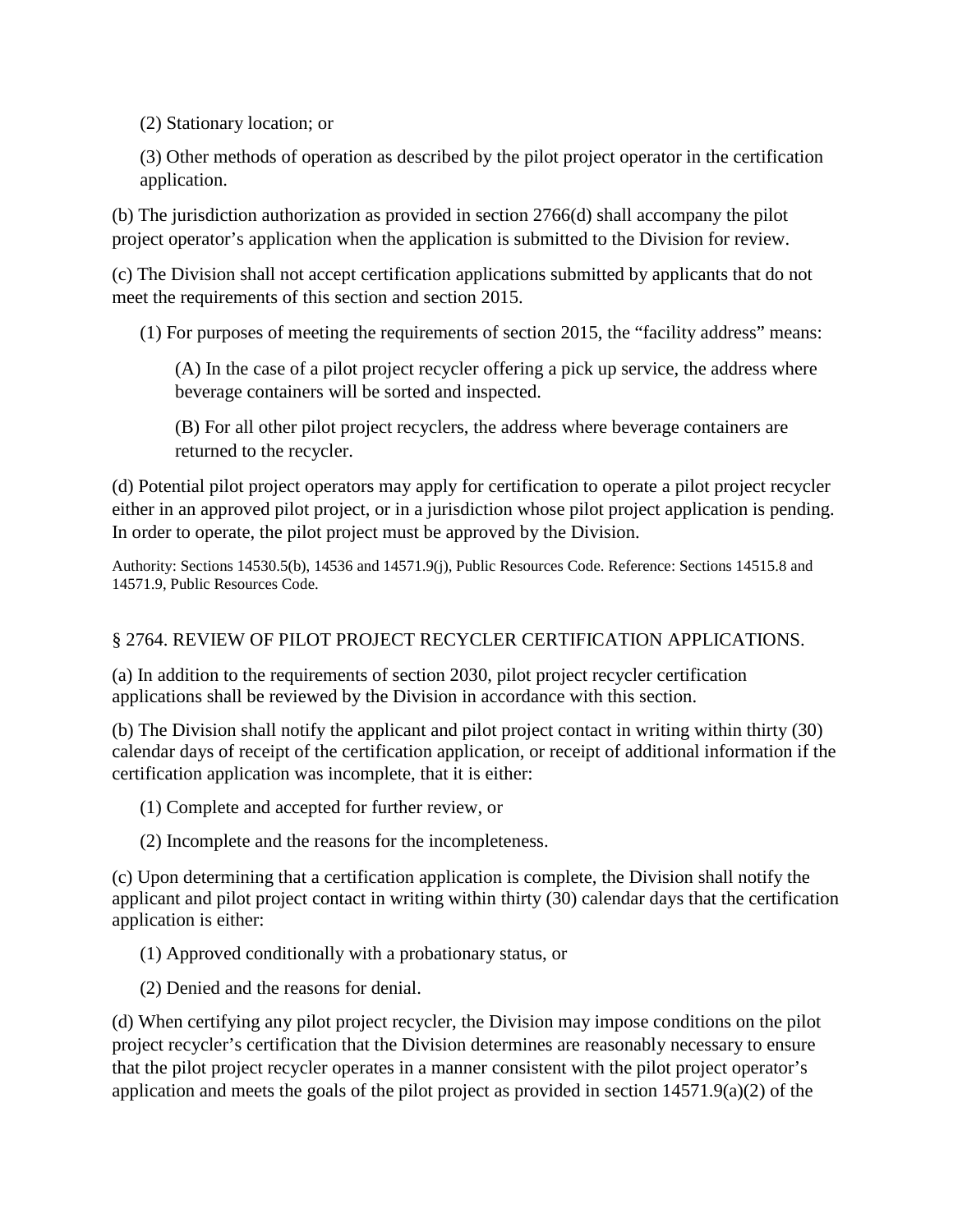Act. These conditions shall be in writing and provided to the pilot project operator and the jurisdiction at the time the pilot project recycler is certified.

Authority: Sections 14530.5(b), 14536, and 14571.9(j), Public Resources Code. Reference: Sections 14515.8, 14571.9, Public Resources Code.

### § 2766. CONTENT OF PILOT PROJECT RECYCLER CERTIFICATION APPLICATIONS.

(a) Notwithstanding section 2045 of these regulations, to be considered complete, certification applications must contain all information required in this section.

(b) Certification applications shall contain the following information:

(1) A map of the pilot project area, including intended locations of service.

(2) The name of the authorizing jurisdiction, and the jurisdiction's contact person's name, telephone number, and e-mail address.

(3) A description of how the pilot project recycler will operate.

(4) The name of the organization, program name, the business address, mailing address, email address, website, and telephone number of the organization.

(5) The name of the contact person and the following information about the contact person:

- (A) Residential address;
- (B) Residential phone number;
- (C) Mobile phone number;
- (D) E-mail address;

(E) A valid Driver License or Identification Card issued by the State of California, or a United States federal or state government issued photo identification;

- (F) Date of birth; and
- (G) Social Security Number, on a voluntary basis.
- (6) The type of organization that is requesting certification.

(A) If the organization is an individual doing or proposing to do business under a different name, the applicant shall provide a copy of any fictitious business name statement.

(B) If the organization is a partnership, the applicant shall provide a copy of the current partnership agreement and any fictitious business name statement.

(C) If the organization is a corporation, the applicant shall provide the corporate number and Articles of Incorporation and name and position of all current corporate officers as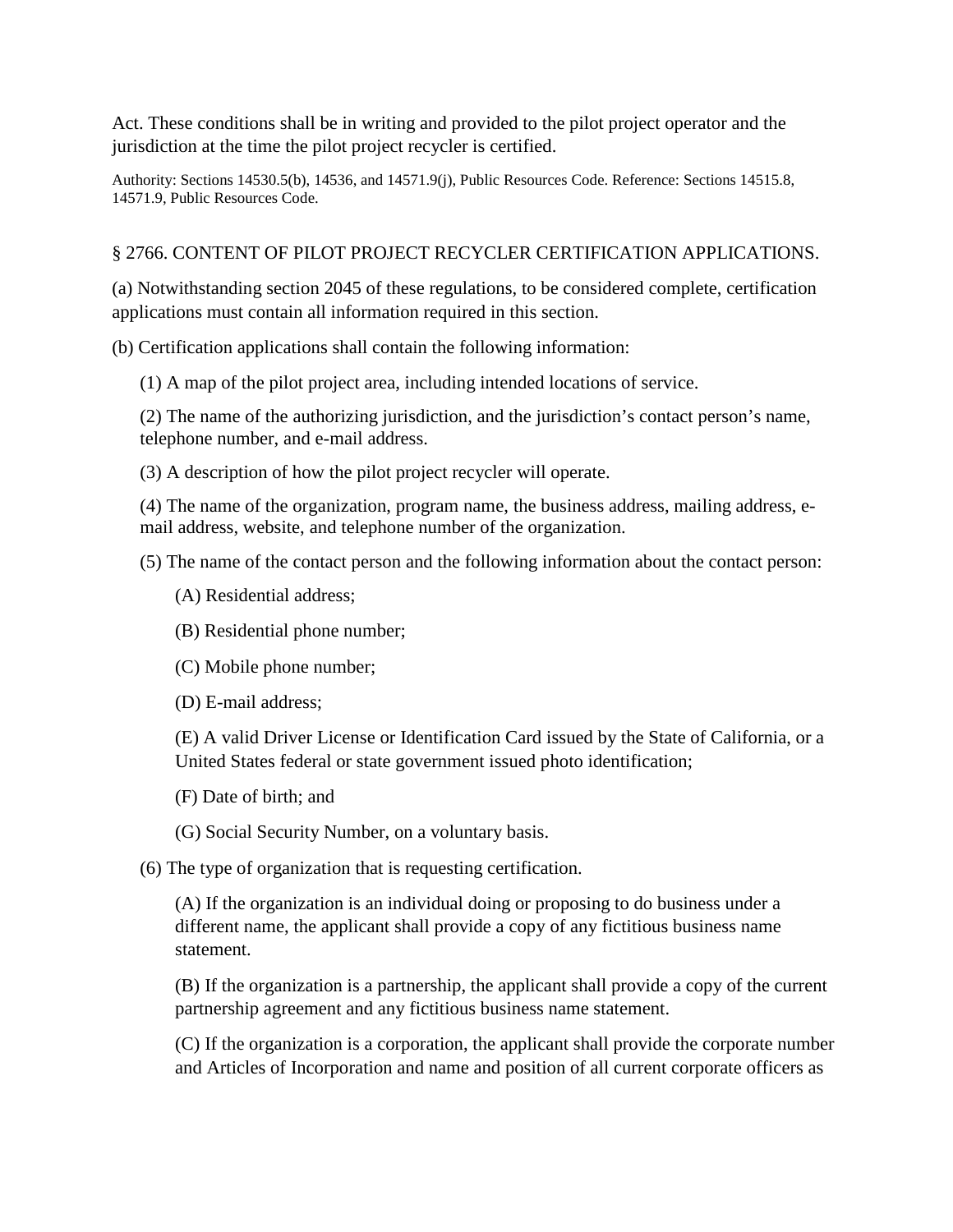filed with the Secretary of State, any fictitious business name statement and the agent for service of process.

(D) If the organization is a corporation from a state other than California, the applicant shall provide a copy of the approved certificate from the California Secretary of State qualifying and authorizing the corporation to transact business in California.

(E) If the organization is a married couple co-ownership, the applicant shall provide both names and any fictitious business name statement.

(F) If the organization is a local government agency, the applicant shall provide a copy of the authorizing resolution from the governing board.

(G) If the organization is a limited liability company (LLC), the applicant shall provide a copy of the Articles of Organization and Statement of Information as filed with the Secretary of State, any operating agreement, any fictitious business name statement, and the agent for service of process.

(H) If the organization is a limited liability company from a state other than California, the applicant shall provide a copy of their certificate from the California Secretary of State authorizing the LLC to transact business in California.

(7) The Federal Tax Identification Number (also known as Employer Identification Number) of the organization.

(8) A history of past and pending certifications requested from the Division.

(9) The organization name, business and mailing addresses, and phone number of the pilot project recycler.

(10) The address(es) of the pilot project recycler's redemption location(s). The name, mailing address, phone number, and e-mail address of the owner or leaseholder, if applicable, of the redemption location(s).

(A) If the applicant owns the property, a current mortgage statement or a current tax bill which specifically identifies the organization name and the redemption location.

(B) If the applicant is leasing, renting, or operating on donated space, a signed copy of a current lease, rental agreement, or written permission from the property owner or leaseholder who has authority to determine use of the specific property, shall be provided.

(C) If the applicant purchased the recycling business, the name of the person(s) from whom it was purchased.

(11) The physical address(es) where empty beverage containers will be inspected or stored. The name, mailing address, phone number, and e-mail address of the owner or leaseholder, if applicable, of the inspection or storage location(s).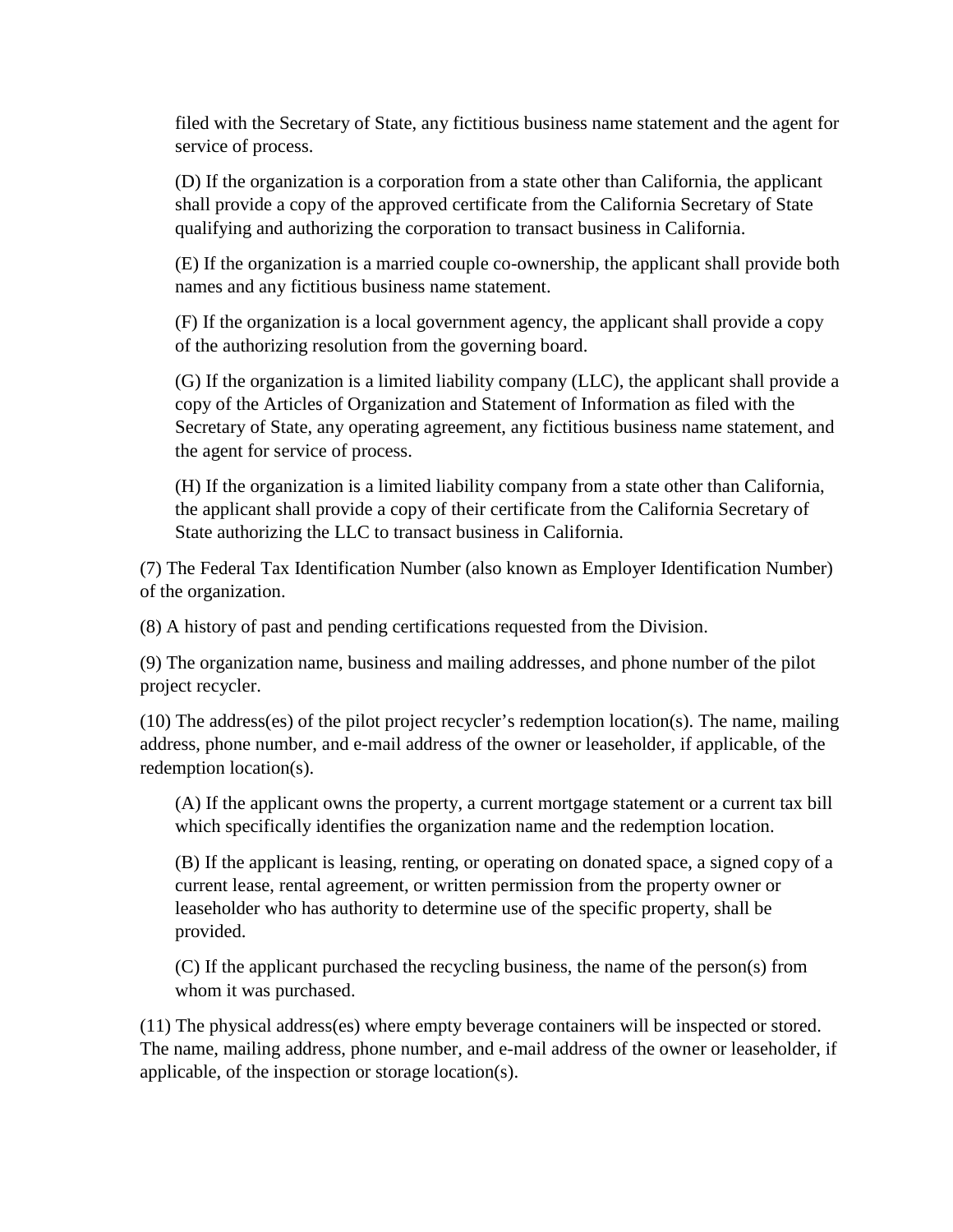(A) If the applicant owns the property, a current mortgage statement or a current tax bill which specifically identifies the organization name and the inspection or storage location.

(B) If the applicant is leasing, renting, or operating on donated space, a signed copy of a current lease, rental agreement, or written permission from the property owner or leaseholder who has authority to determine use of the specific property, shall be provided.

(C) If the applicant purchased the recycling business, the name of the person(s) from whom it was purchased.

(12) Pilot project recyclers shall provide the actual days and hours open for business at each location.

(A) For pilot project recyclers that are staffed, the actual days and hours shall be those days and hours where staff are scheduled to be present and do not include lunch breaks.

(B) For pilot project recyclers that are unstaffed, the actual days and hours shall be the days and hours when the pilot project recycler accepts material.

(13) Acknowledgment that the organization agrees to accept and redeem all types of redeemable beverage containers.

(14) The name, residence address, including city and zip code, and residence phone number of the applicant. Pilot project recyclers operated by governmental agencies are exempt from this provision.

(15) For an organization seeking certification of a pilot project recycler that will redeem, store, or inspect material on federal or tribal land, a written authorization from an authorized agent of the federal or tribal government which will allow the Division to enter the federal or tribal property for the purposes of conducting audits and unannounced inspections of the pilot project recycler pursuant to section 2125 of these regulations.

(16) The application voucher number and the name of the person on the application voucher.

(c) The application shall be submitted on a form provided by the Division and signed by the applicant under penalty of perjury. The signature block shall contain an affidavit that the information in the application is true and that the organization agrees to operate in compliance with the Act and these regulations.

(1) If the organization is a partnership, the application shall be signed by each partner.

(2) If the organization is a firm, association, corporation, county, city, public agency or other governmental entity, the application shall be signed by the chief executive officer or the individual with authority to legally bind said entity to a contract.

(3) If the organization is owned by a married couple, the application shall be signed by each spouse.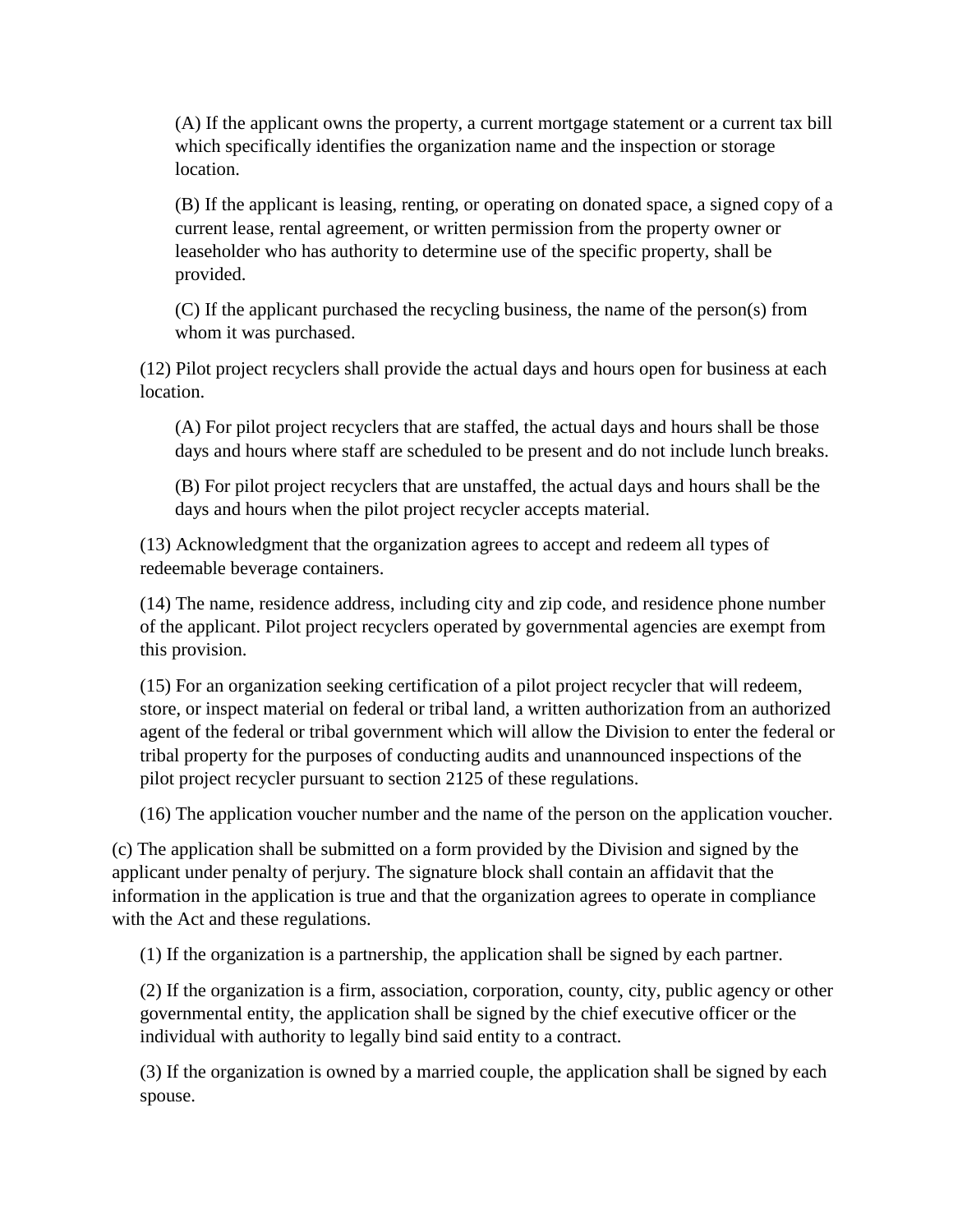(4) If the organization is a limited liability company, the application shall be signed by a managing member, Executive Officer, or other designated member with the authority to legally bind the limited liability company to a contract.

(5) Any individual signing the certification application shall provide a valid Driver License or Identification Card issued by the State of California, or a United States federal or state government issued photo identification of the individual for identification purposes. Applicants that are governmental agencies are exempt from this provision.

(6) The applicant shall provide the following:

- (A) E-mail address of the applicant; and
- (B) Mobile phone number of the applicant.

(d) Pilot project operator applicants shall provide written authorization from the jurisdiction where the pilot project recycler intends to operate. The authorization shall state that the jurisdiction approves both the operator and the operator's proposed method of operation. The authorization shall be on jurisdiction letterhead.

(e) The applicant shall prepare and submit with the certification application an Operational Plan which shall explain how the operator will operate the pilot project recycler.

(1) The Operational Plan shall contain at a minimum the following information:

(A) All responsible parties and managing employees and their roles in the pilot project recycler.

(B) Method used to collect and store empty beverage containers, including how odd-sized containers will be redeemed.

(C) The types of equipment and/or receptacles used.

(D) A description of how the pilot project recycler will be staffed including the number of staff and their roles.

(E) How line breakage, scrap, out-of-state, previously baled containers or otherwise ineligible material will be identified and handled.

(F) How customer complaints, such as non-payment or underpayment, will be addressed by the pilot project operator or jurisdiction.

(G) A list of electronic methods used to communicate with customers including any websites or smartphone applications. If using smartphone applications, specify the names of the platforms used and distribution methods for the application.

(H) The method of payment, including a detailed description for all non-cash forms of payment. For any payments that occur at a time other than when the material is delivered by the consumer, the applicant shall provide the timeframe in which consumers will be paid.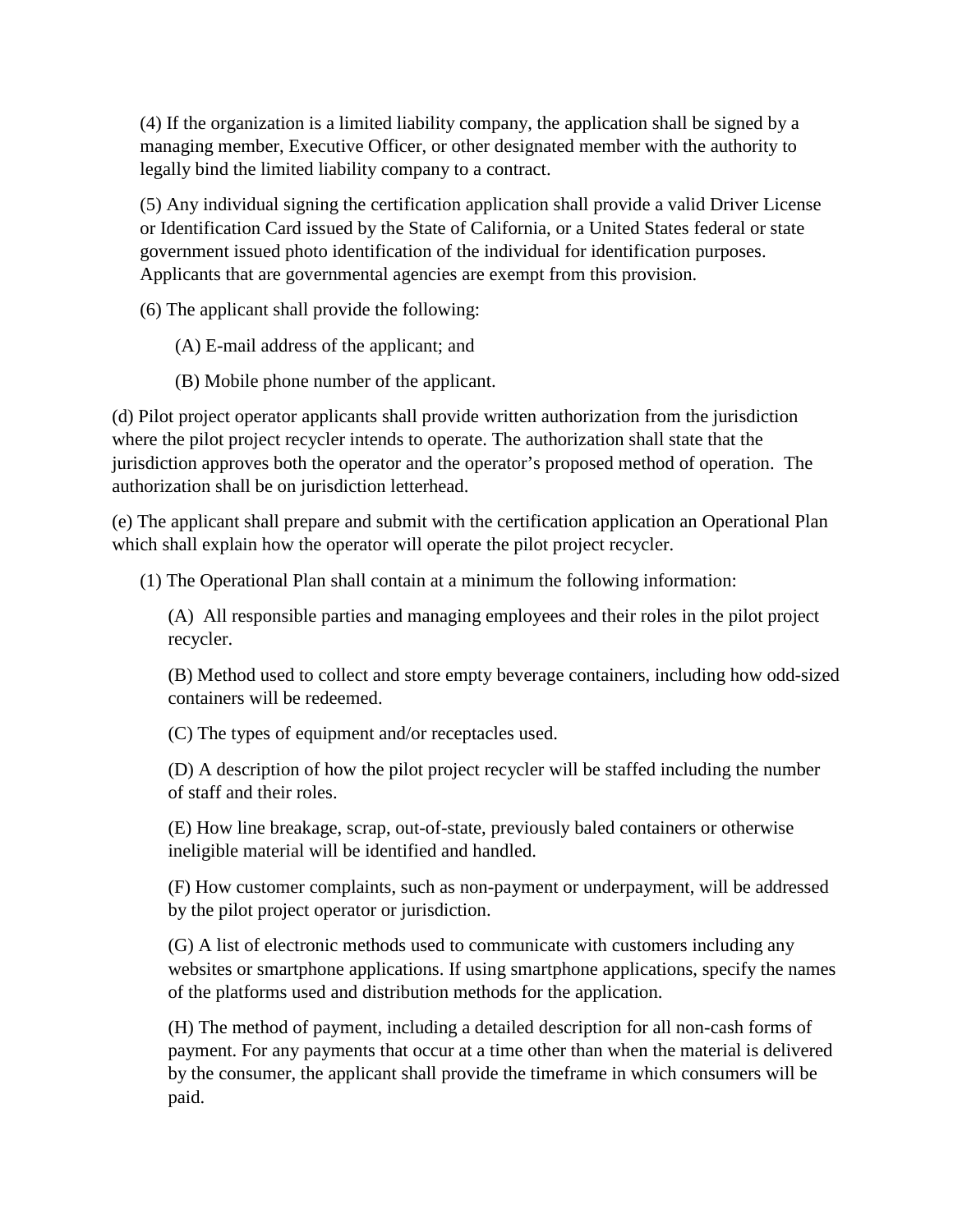(I) For pilot project recyclers that inspect or weigh material at a time or location other than when or where the material is delivered by the consumer, any proposed fees for bags, boxes or similar receptacles, if applicable, or of any transaction fees.

(J) A description of how customer material is uniquely identified for pick up service or drop service collection methods.

(K) A description of how the pilot project recycler will comply with the following operational standards regarding:

1. Daily purchase limits as described in section 2768(e);

- 2. Ineligible material; and
- 3. Redemption solely within the approved pilot project area.

(L) For pilot project recyclers that inspect or weigh material at a time or location other than when or where the material is delivered by the consumer, a description of how opened bags, unmarked bags or loose containers will be handled by the operator.

(f) In addition, pilot project recyclers offering a mobile service must provide the following information:

(1) A valid Driver License issued by the State of California, or a valid United States federal or state government issued Driver License;

(2) Mobile phone number of each driver who will pick up or transport materials; and

(3) If available, the make, model, year, registered owner, and license plate number for each vehicle used to pick up or transport materials.

Authority: Sections 14530.5(b), 14536(b) and 14571.9(j), Public Resources Code. Reference: Section 14571.9, Public Resources Code.

## § 2768. OPERATIONAL STANDARDS.

(a) Notwithstanding any other signage requirements, pilot project recyclers shall display signs as follows:

(1) Certification sign. Pilot project recyclers shall display a certification sign as provided in section  $2065(a)$ .

(2) Open sign. Pilot project recyclers, with the exception of those offering a drop service or pick up service, shall display an open sign as provided in section 2500(b).

(3) Hours of operation sign. Pilot project recyclers shall display a sign indicating their hours of operation as provided in section 2500(e).

(4) Price sign. Except as provided in subsection (c) of this section, pilot project recyclers shall display a price sign as provided in section 2500(e).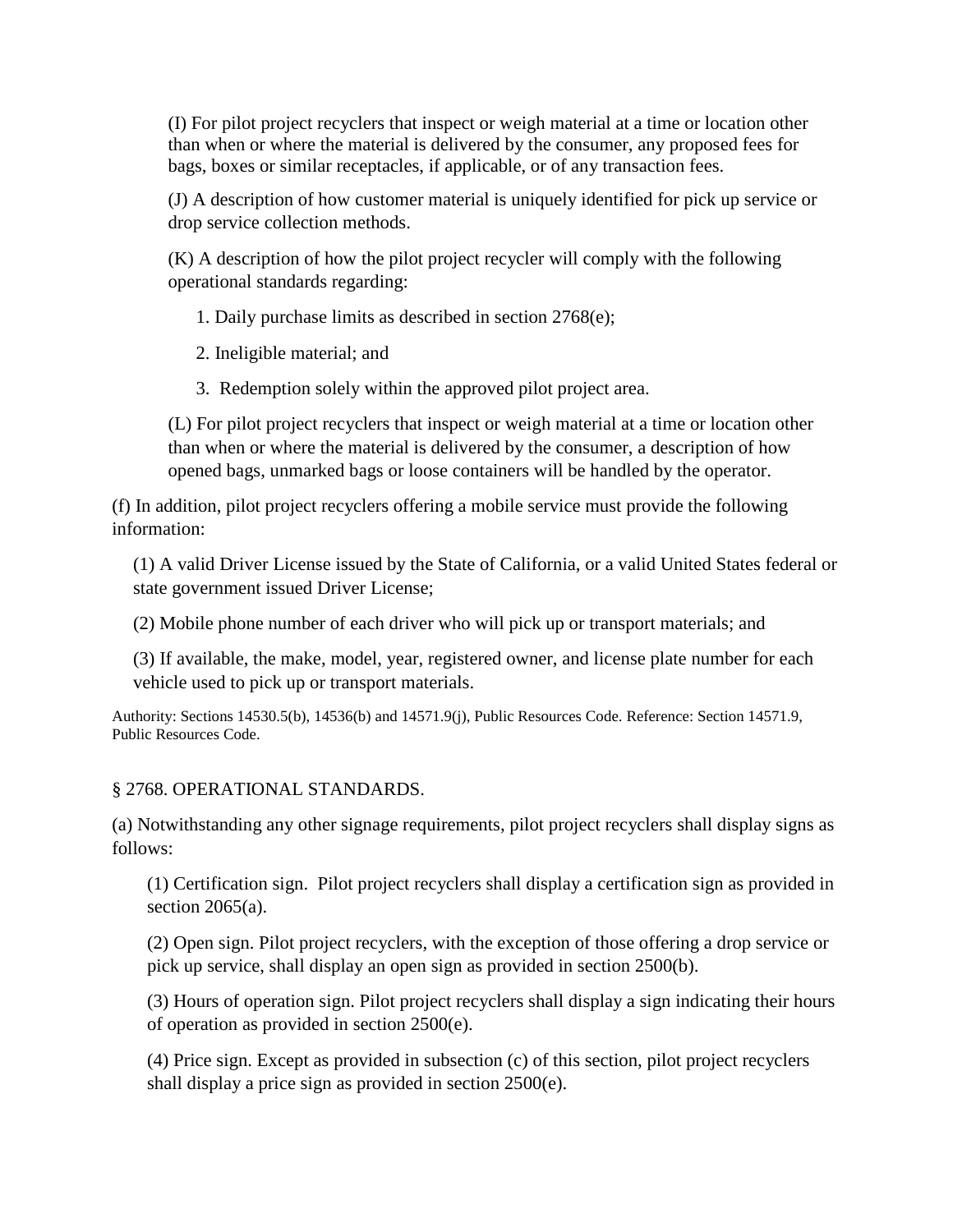(5) Payment method sign. Pilot project recyclers issuing payment to consumers via a method other than as provided in section 2095 shall display a sign or provide a notice informing the consumers of all alternative forms of payment offered by the pilot project recycler.

(6) Other redemption locations. Pilot project recyclers offering a mobile service shall display a sign or provide a notice stating where and when the pilot project recycler redeems beverage containers. Pick up services are exempt from this requirement.

(7) Daily purchase limits. Pilot project recyclers shall display a sign or provide a notice informing consumers of the daily purchase limits provided in section 2768(e).

(8) Odd-sized containers. Pilot project recyclers providing a drop service or utilizing reverse vending machines shall display a sign or provide a notice on the drop bin or reverse vending machine explaining how the pilot project recycler will redeem odd-sized containers.

(9) Alternative recycling locations. Pilot project recyclers providing a drop service or utilizing reverse vending machines shall display a sign or provide a notice on the drop bin or reverse vending machines if the receptacle is non-operational. The sign or notice shall provide the location of the nearest recycling center or pilot project recycler.

(10) Contacting the operator. Pilot project recyclers providing a drop service or utilizing reverse vending machines shall display a sign providing a method of contact to notify the pilot project recycler in the event the drop bin or reverse vending machine is nonoperational.

(b) The signs required by this section must be displayed in places easily seen by the public at all times the pilot project recycler is open to the public. All signs must be legible.

(c) Prior to accepting material, pilot project recyclers that inspect or weigh material at a time or location other than when or where the material is delivered by the consumer shall provide a notice, containing the following statements:

> Refund is not paid for packaging, contamination such as dirt or moisture, nor beverage containers not properly labeled with the California redemption value message, or that is otherwise ineligible for redemption.

This recycler will discount the refund value, and may discount scrap value for loads of containers that include nonredemption material.

This recycler will weigh and inspect the beverage containers at a different location than where the containers are delivered. All deliveries of beverage containers to this recycler are subject to reduction of the refund value as described above. All deliveries to this recycler are final.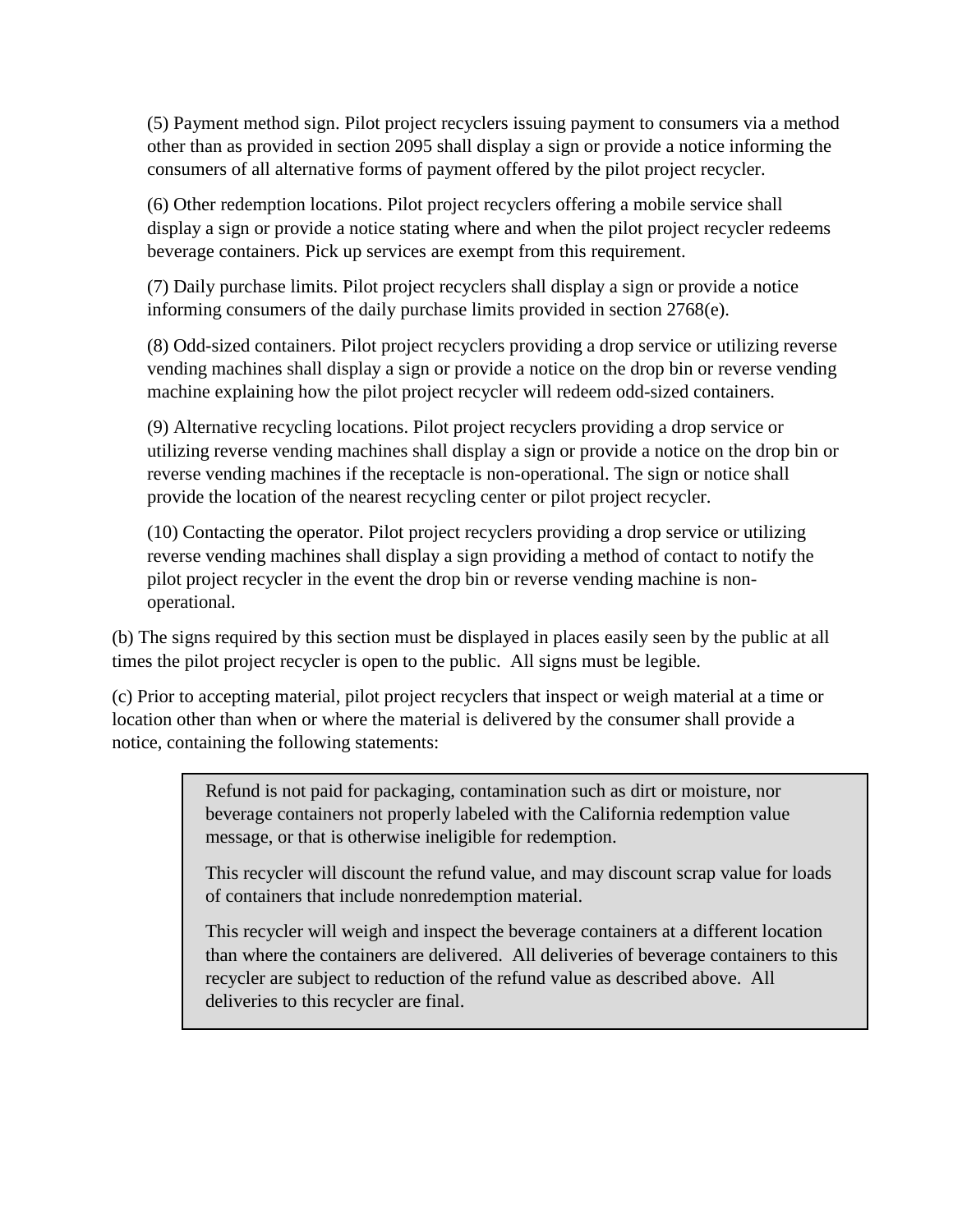(d) A pilot project recycler shall provide immediate access to the Division to any storage or inspection locations upon request. Pilot project recyclers shall not store material at a residential address.

(e) Pilot project recyclers that inspect or weigh material at a time or location other than when or where the material is delivered shall pay the refund value for no more than 25 pounds of aluminum or plastic beverage containers or 250 pounds of glass beverage containers received from a given consumer per day. For any material received from the consumer in excess of these weight limits, the pilot project recycler shall not pay in excess of the scrap value for the additional material. Pilot project recyclers that offer a pick up service shall be limited to the above amounts per address per day. All other pilot project recyclers are subject to the daily purchase limits for recycling centers as set forth in section 2535(f) of these regulations.

(f) Subject to approval by the Division, pilot project recyclers may limit the amount of material a given consumer may redeem per transaction to an amount below the limits provided for in section 2768(e).

(1) The request for approval for lower limits must be submitted to the Division in writing, describing the necessity of the lower limits.

(2) The Division shall deny the request for lower limits if the Division determines that the request is unfeasible or fails to meet the goals of the pilot project as provided in section 14571.9(a)(2) of the Act.

(g) Subject to approval by the Division, pilot project recyclers who offer a drop service or pick up service may charge consumers for the following:

(1) A reasonable fee for bags, boxes, or other similar receptacles associated with a drop service or pick up service; and

(2) A reasonable transaction fee.

(h) In addition to the signage requirements of this section, pilot project recyclers shall notify consumers of all of the following:

(1) If the pilot project recycler pays consumers at a different time than when the material is delivered to the pilot project recycler, the date payment will be issued.

(2) How questions or complaints will be addressed by the pilot project recycler.

(3) The cost of bags, boxes, or other similar receptacles for drop service or pick up service, if applicable.

(i) A receipt shall be prepared at the time the pilot project recycler inspects and weighs the consumer's material and determines the material's eligibility.

(j) In addition to the requirements of section 2501, any pilot project recycler that inspects material delivered by consumers at a time or location other than when or where the material was delivered, shall do the following: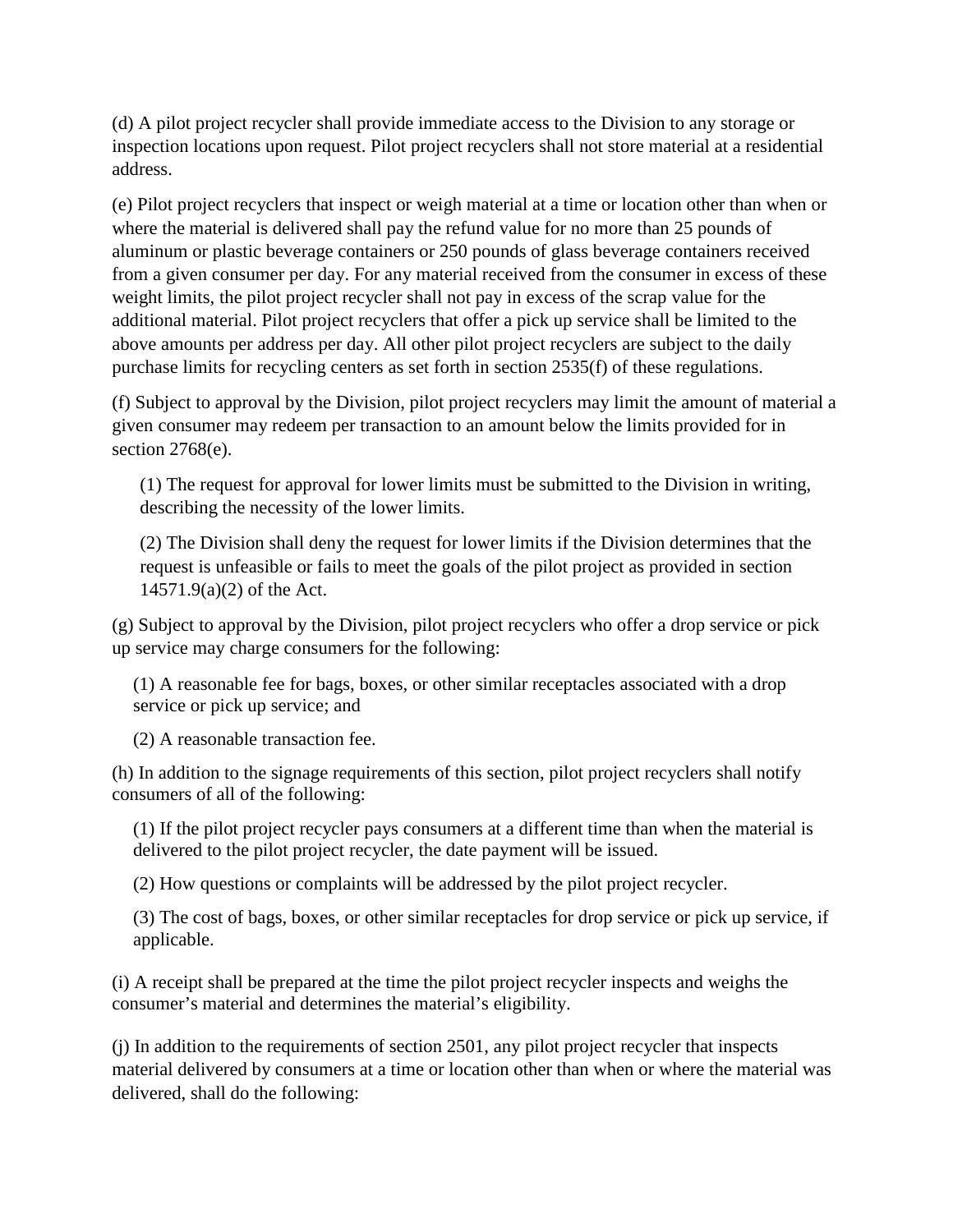(1) Segregate any line breakage, previously redeemed, previously baled, or out-of-state containers from eligible beverage containers for each transaction.

(2) Create a record of the line breakage, previously redeemed, previously baled, or out-of-state containers per transaction. The record shall contain the weight of the material, material type, customer's name, and if available, the customer's contact information.

(3) Deliver the segregated line breakage, previously redeemed, previously baled, or out-of-state material to a processor. All such material is ineligible for refund value. When delivering the material to a processor, the pilot project recycler shall keep the line breakage, previously redeemed, previously baled, or out-of-state containers segregated from any other material being delivered to the processor at the same time. Notwithstanding section 2401, processors shall pay refund value for all eligible material delivered at the same time as the ineligible material.

Authority: Sections 14530.5(b), 14536 and 14571.9(j), Public Resources Code. Reference: Section 14571.9, Public Resources Code.

## § 2770. NOTIFICATION REQUIREMENTS.

In addition to the requirements of section 2505 of these regulations, pilot project recyclers shall notify the Division within ten (10) calendar days of any change to the information provided in the certification application and Operational Plan.

Authority: Sections 14530.5(b), 14536(b) and 14571.9(j), Public Resources Code. Reference: Section 14571.9, Public Resources Code.

#### § 2772. REPORTING AND RECORDKEEPING.

(a) Pilot project recyclers shall prepare and maintain receipts for all transactions as provided for in section 2525(a). Pilot project recyclers shall not use purchase logs. In addition to the requirements of section 2525(a), pilot project recyclers shall include all of the following information on their receipts:

- (1) The method of payment;
- (2) The address where the consumer redeemed the material; and
- (3) The date the pilot project recycler received material from the consumer.

(b) In addition to the requirements of subsection (a), pilot project recyclers offering a drop service or pick up service shall provide a written acknowledgment to the consumer at the time the material is received by the pilot project recycler. This acknowledgement shall include the estimated time of payment, current prices being paid for each material type, contact information for the pilot project recycler, consumer account number or other identifying information, transaction number, transaction fee if applicable, and the date and time the transaction is initiated.

(c) Pilot project recyclers shall submit a monthly report to the Division consisting of the following items: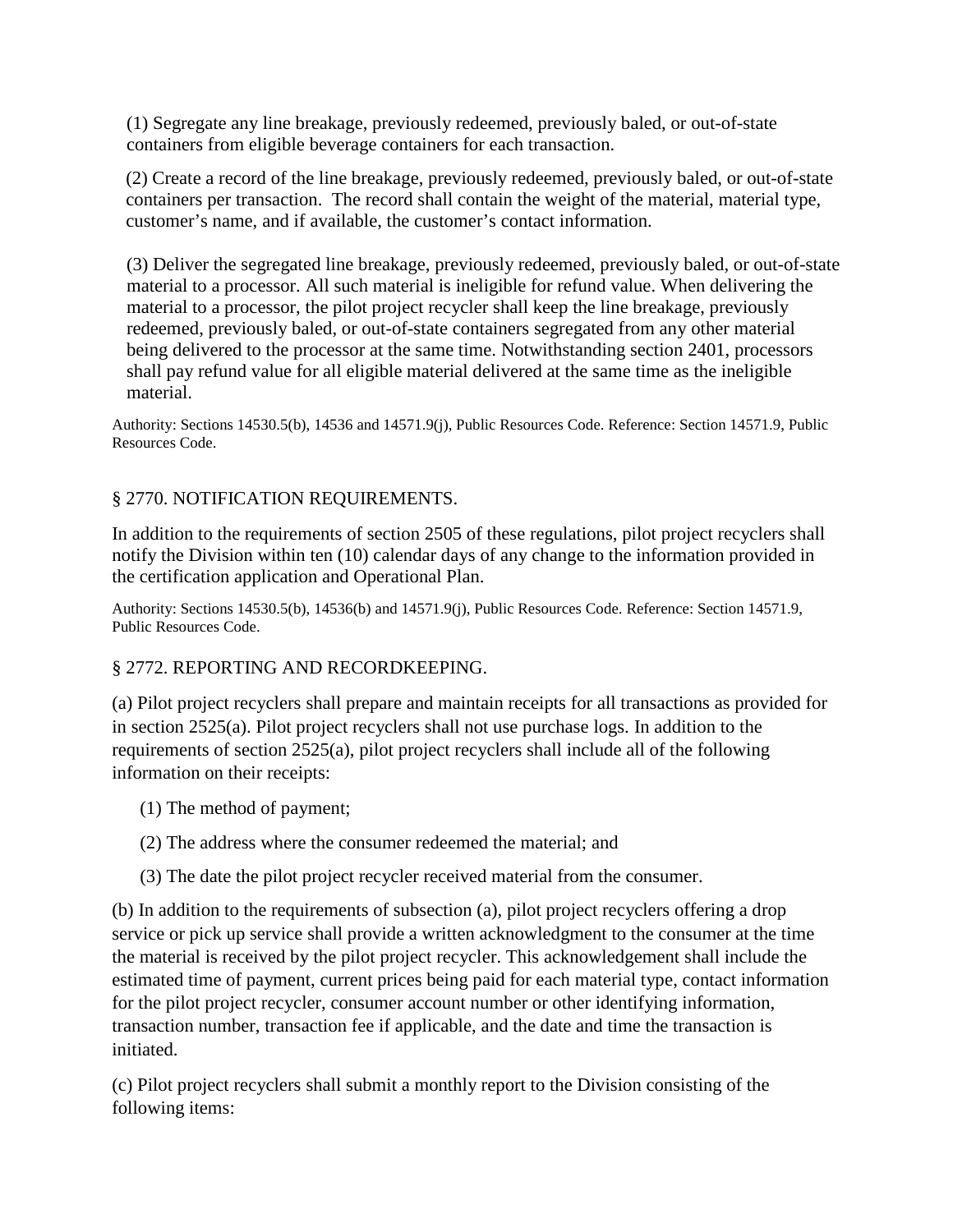(1) The pilot project recycler's certification number;

(2) The information contained on the pilot project recycler's daily summaries as prescribed in section 2525(i) for the calendar month;

(3) The transaction count for each material type redeemed at the pilot project recycler for each day during the calendar month;

(4) The total number of receipts generated by the pilot project recycler for each day during the calendar month;

(5) All transactions where the pilot project recycler discovered line breakage, previously redeemed, previously baled, or out-of-state material. When reporting this information, the pilot project recycler shall provide all of the following information:

(A) The date the material was delivered to the pilot project recycler;

(B) The date the pilot project recycler prepared the receipt for the material;

(C) Transaction number; and

(D) A description of the line breakage, previously redeemed, previously baled, or out-ofstate material, including weight of the material, material type, the customer's name, and if available, the customer's contact information and customer's account number.

(6) Pilot project recyclers that inspect or weigh material at a time or location other than when or where the material is delivered shall report the total number of transactions where a consumer delivered over 25 pounds of aluminum, 25 pounds ofplastic, or 250 pounds of glass in a single transaction during the calendar month

(d) The report required by subsection (c) shall be submitted electronically on a form provided by the Division no later than the fifth day of the first month following the reporting month.

(e) For purposes of this section, "the date of the sale or donation" as provided in section  $2525(a)(5)$  shall mean the date the receipt is prepared by the pilot project recycler.

(f) For electronically generated transaction records, the pilot project recycler shall provide upon request by the Division an electronic file containing the transaction records and paper copies of the records, if available.

Authority: Sections 14530.5(b), 14536 and 14571.9(j), Public Resources Code. Reference: Section 14571.9, Public Resources Code.

## § 2774. PILOT PROJECT PROGRAM EVALUATION.

(a) The Division may conduct surveys of pilot project recyclers and jurisdictions to determine the effectiveness of the pilot project program.

(b) Jurisdictions and pilot project recyclers shall assist the Division in conducting the surveys.

(c) Jurisdictions shall maintain and upon request by the Division provide the following information: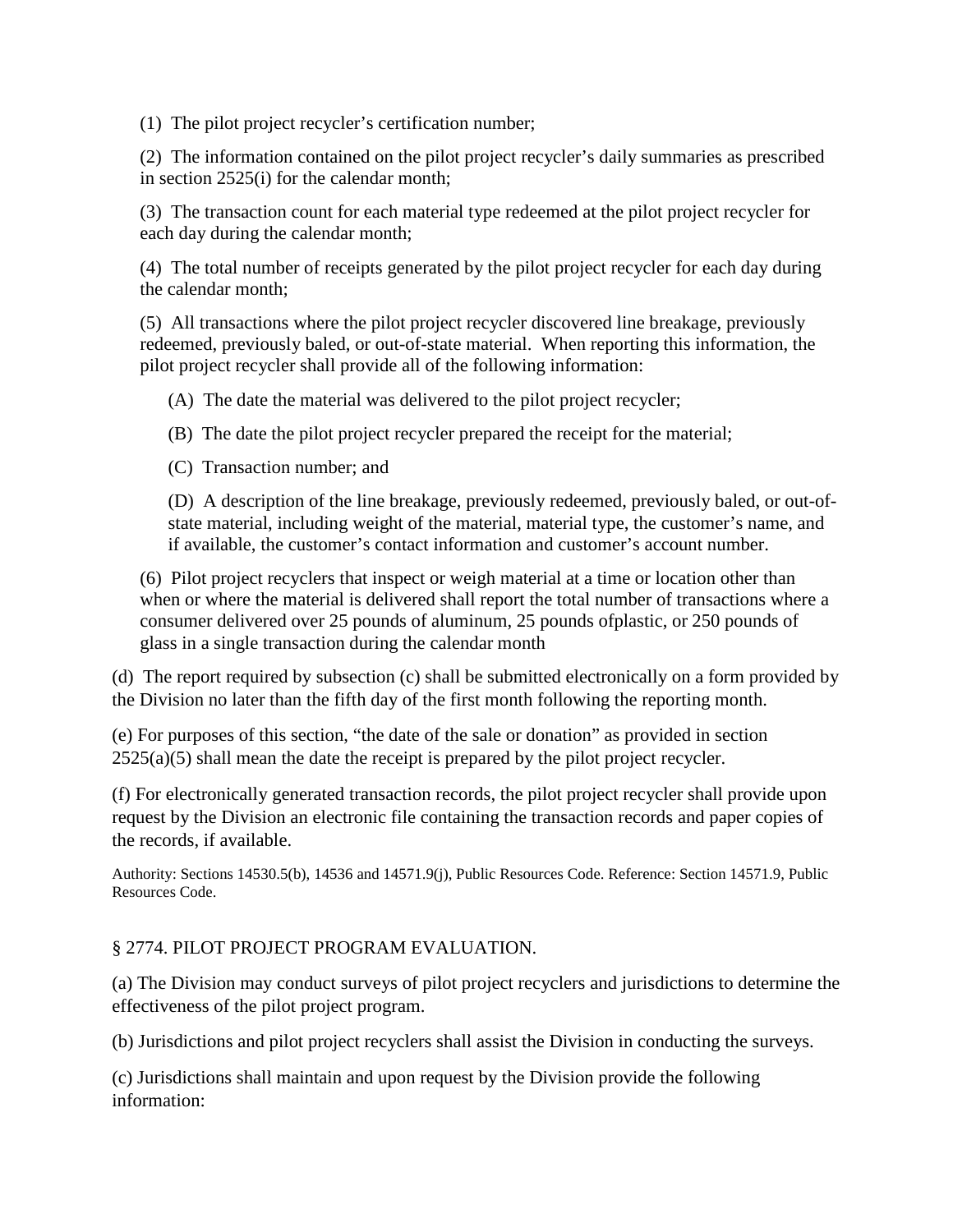(1) The cost for the jurisdiction to operate a pilot project; and

(2) Complaints to local law enforcement, local code enforcement, or to the jurisdiction about the pilot project, pilot project recyclers, or existing recycling centers in the pilot project area.

Authority: Sections 14530.5(b), 14536 and 14571.9(j), Public Resources Code. Reference: Section 14571.9, Public Resources Code.

### § 2776. PAYMENTS TO CONSUMERS.

In addition to the methods provided in section 2095, payments to consumers may be made electronically, or through rewards, donations, or other methods of payment agreed upon between the consumer and the recycler prior to the transaction. Any form of payment made through rewards, donations, or other methods shall be subject to approval by the Division. Payments shall be issued to the consumer no more than five (5) calendar days from the date of redemption.

Authority: Sections 14530.5(b), 14536 and 14571.9(j), Public Resources Code. Reference: Section 14571.9, Public Resources Code.

#### § 2778. PILOT PROJECT HANDLING FEE CRITERIA.

(a) Notwithstanding section 2516 of these regulations, pilot project recycler handling fee payment eligibility will be based on this section. Pilot project recyclers shall meet all of the following criteria for handling fees eligibility on the first day of the calendar month forwhich they are claimed:

(1) Certified, operational, accepting and paying refund value to consumers for all empty beverage container material types; and

(2) Located within an approved pilot project area.

(b) The Division may inspect any location where a pilot project recycler collects beverage containers to determine whether such sites are located within an approved pilot project area.

(c) A pilot project recycler shall be ineligible to receive any handling fees for a given month if the pilot project recycler redeems any empty beverage container material outside of its approved pilot project area during that month. The pilot project recycler may receive handling fees for the subsequent month if the pilot project recycler only redeems empty beverage containers within its approved pilot project area during that subsequent month.

(d) Notwithstanding section 2530(h), the pilot project recycler shall apply for handling fees as described in this section. To obtain handling fees, only those pilot project recyclers eligible for such fees as described in this section shall submit via DORIIS a Handling Fee Application to the Division for the calendar month for which handling fees are being claimed. The handling fee application shall be submitted no later than the first day of the second month following the reporting month. Applications submitted after this date, and incorrectly completed applications, will be denied for payment and the handling fee will be forfeited for that calendar month. Forfeiture for that calendar month will not affect eligibility for subsequent